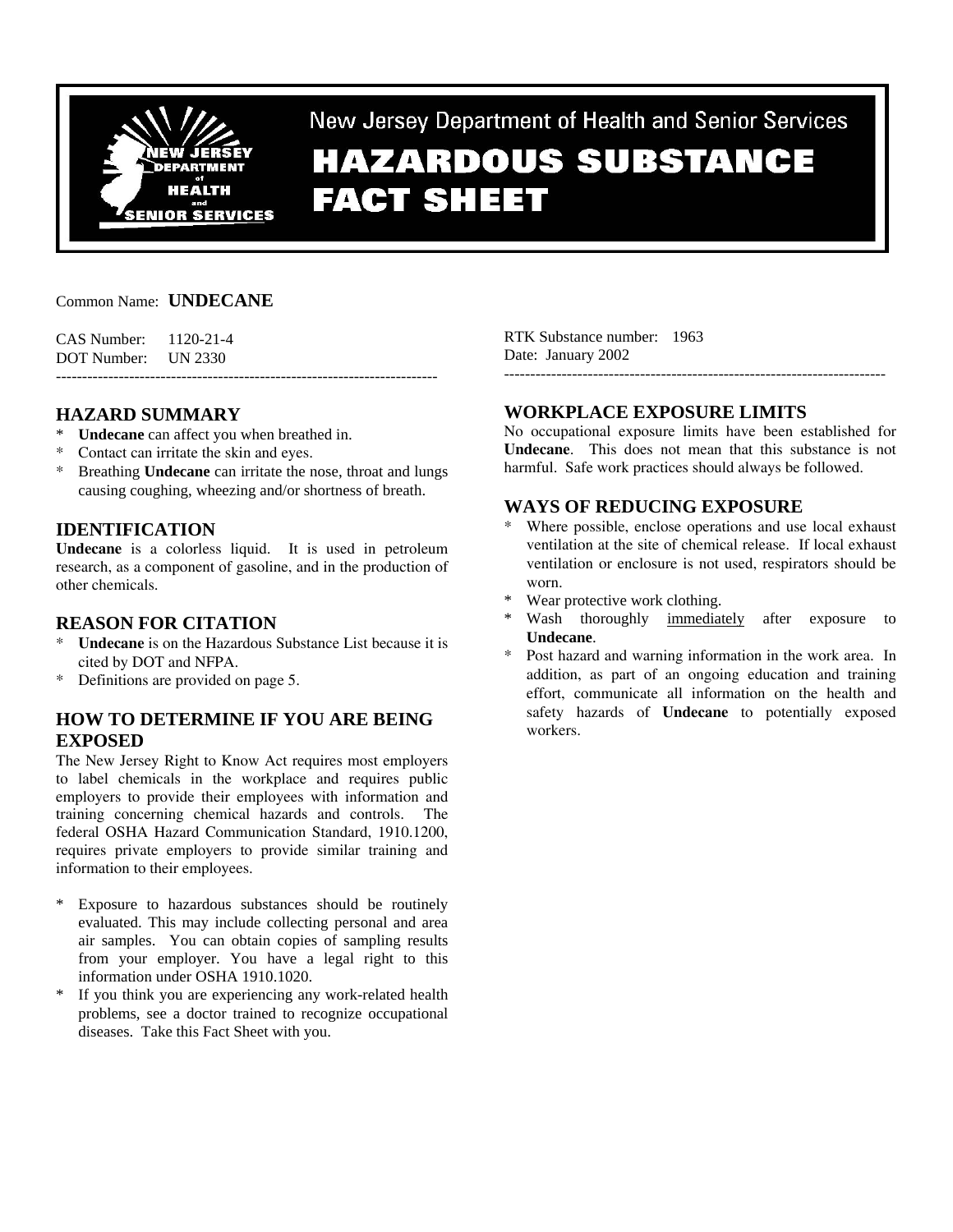This Fact Sheet is a summary source of information of all potential and most severe health hazards that may result from exposure. Duration of exposure, concentration of the substance and other factors will affect your susceptibility to any of the potential effects described below.

---------------------------------------------------------------------------

# **HEALTH HAZARD INFORMATION**

#### **Acute Health Effects**

The following acute (short-term) health effects may occur immediately or shortly after exposure to **Undecane**:

- \* Contact can irritate the skin and eyes.
- \* Breathing **Undecane** can irritate the nose, throat and lungs causing coughing, wheezing and/or shortness of breath.

#### **Chronic Health Effects**

The following chronic (long-term) health effects can occur at some time after exposure to **Undecane** and can last for months or years:

#### **Cancer Hazard**

\* According to the information presently available to the New Jersey Department of Health and Senior Services, **Undecane** has not been tested for its ability to cause cancer in animals.

#### **Reproductive Hazard**

According to the information presently available to the New Jersey Department of Health and Senior Services, **Undecane** has not been tested for its ability to affect reproduction.

#### **Other Long-Term Effects**

Undecane has not been tested for other chronic (long-term) health effects.

# **MEDICAL**

#### **Medical Testing**

There is no special test for this chemical. However, if illness occurs or overexposure is suspected, medical attention is recommended.

Any evaluation should include a careful history of past and present symptoms with an exam. Medical tests that look for damage already done are not a substitute for controlling exposure.

Request copies of your medical testing. You have a legal right to this information under OSHA 1910.1020.

#### **WORKPLACE CONTROLS AND PRACTICES**

Unless a less toxic chemical can be substituted for a hazardous substance, **ENGINEERING CONTROLS** are the most effective way of reducing exposure. The best protection is to enclose operations and/or provide local exhaust ventilation at the site of chemical release. Isolating operations can also reduce exposure. Using respirators or protective equipment is less effective than the controls mentioned above, but is sometimes necessary.

In evaluating the controls present in your workplace, consider: (1) how hazardous the substance is, (2) how much of the substance is released into the workplace and (3) whether harmful skin or eye contact could occur. Special controls should be in place for highly toxic chemicals or when significant skin, eye, or breathing exposures are possible.

In addition, the following control is recommended:

\* Where possible, automatically pump liquid **Undecane** from drums or other storage containers to process containers.

Good **WORK PRACTICES** can help to reduce hazardous exposures. The following work practices are recommended:

- \* Workers whose clothing has been contaminated by **Undecane** should change into clean clothing promptly.
- \* Contaminated work clothes should be laundered by individuals who have been informed of the hazards of exposure to **Undecane**.
- Eye wash fountains should be provided in the immediate work area for emergency use.
- If there is the possibility of skin exposure, emergency shower facilities should be provided.
- On skin contact with **Undecane**, immediately wash or shower to remove the chemical.
- \* Do not eat, smoke, or drink where **Undecane** is handled, processed, or stored, since the chemical can be swallowed. Wash hands carefully before eating, drinking, applying cosmetics, smoking, or using the toilet.

#### **PERSONAL PROTECTIVE EQUIPMENT**

WORKPLACE CONTROLS ARE BETTER THAN PERSONAL PROTECTIVE EQUIPMENT. However, for some jobs (such as outside work, confined space entry, jobs done only once in a while, or jobs done while workplace controls are being installed), personal protective equipment may be appropriate.

OSHA 1910.132 requires employers to determine the appropriate personal protective equipment for each hazard and to train employees on how and when to use protective equipment.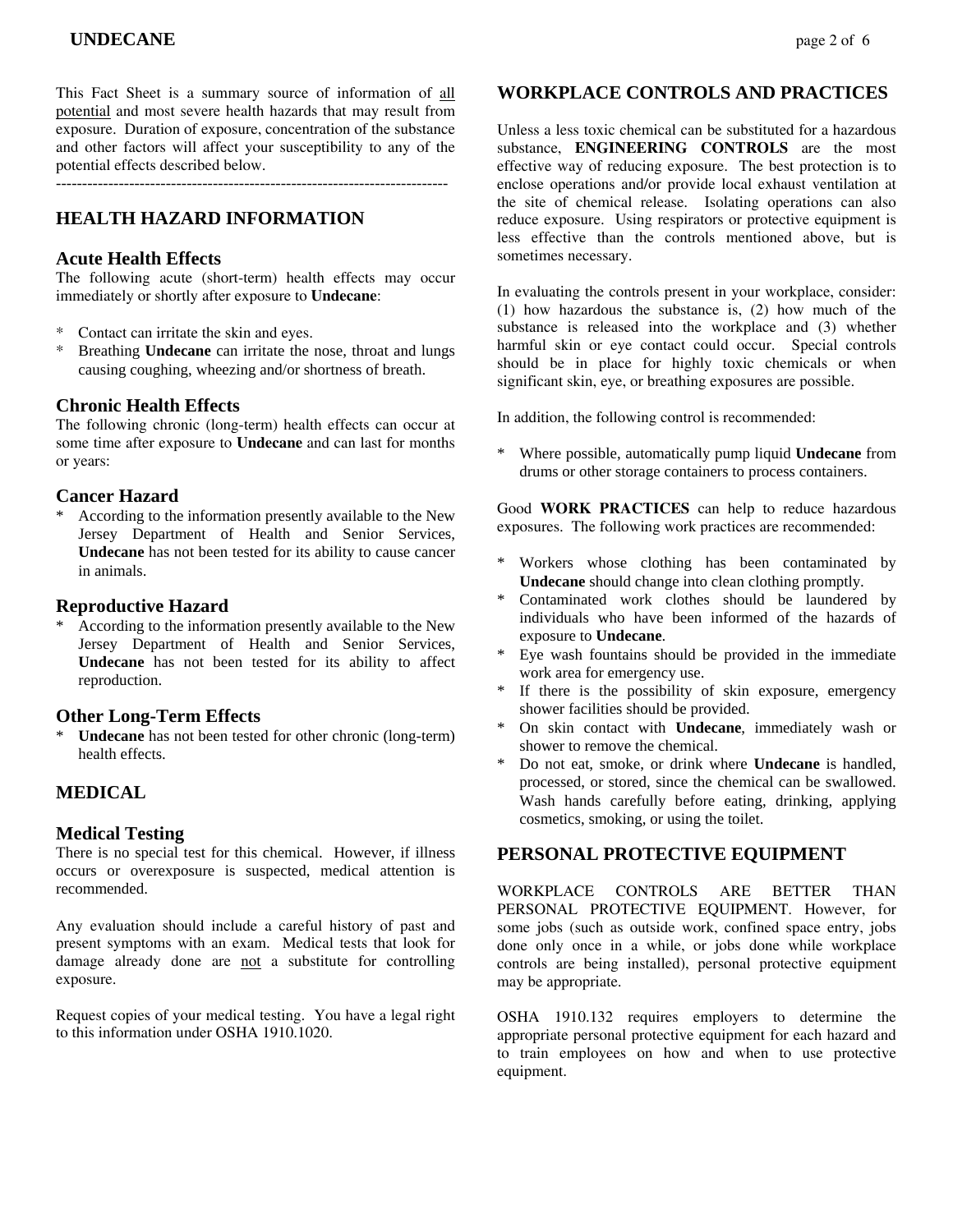# **Clothing**

- Avoid skin contact with **Undecane**. Wear protective gloves and clothing. Safety equipment suppliers/manufacturers can provide recommendations on the most protective glove/clothing material for your operation.
- All protective clothing (suits, gloves, footwear, headgear) should be clean, available each day, and put on before work.

# **Eye Protection**

- \* Wear indirect-vent, impact and splash resistant goggles when working with liquids.
- \* Wear a face shield along with goggles when working with corrosive, highly irritating or toxic substances.

## **Respiratory Protection**

#### **IMPROPER USE OF RESPIRATORS IS DANGEROUS.**

Such equipment should only be used if the employer has a written program that takes into account workplace conditions, requirements for worker training, respirator fit testing and medical exams, as described in OSHA 1910.134.

Where the potential for overexposure exists, use a NIOSH approved supplied-air respirator with a full facepiece operated in a pressure-demand or other positive-pressure mode. For increased protection use in combination with an auxiliary self-contained breathing apparatus operated in a pressure-demand or other positive-pressure mode.

# **QUESTIONS AND ANSWERS**

- Q: If I have acute health effects, will I later get chronic health effects?
- A: Not always. Most chronic (long-term) effects result from repeated exposures to a chemical.
- Q: Can I get long-term effects without ever having shortterm effects?
- A: Yes, because long-term effects can occur from repeated exposures to a chemical at levels not high enough to make you immediately sick.
- Q: What are my chances of getting sick when I have been exposed to chemicals?
- A: The likelihood of becoming sick from chemicals is increased as the amount of exposure increases. This is determined by the length of time and the amount of material to which someone is exposed.
- Q: When are higher exposures more likely?
- A: Conditions which increase risk of exposure include physical and mechanical processes (heating, pouring, spraying, spills and evaporation from large surface areas such as open containers), and "confined space" exposures (working inside vats, reactors, boilers, small rooms, etc.).
- Q: Is the risk of getting sick higher for workers than for community residents?
- A: Yes. Exposures in the community, except possibly in cases of fires or spills, are usually much lower than those found in the workplace. However, people in the community may be exposed to contaminated water as well as to chemicals in the air over long periods. This may be a problem for children or people who are already ill.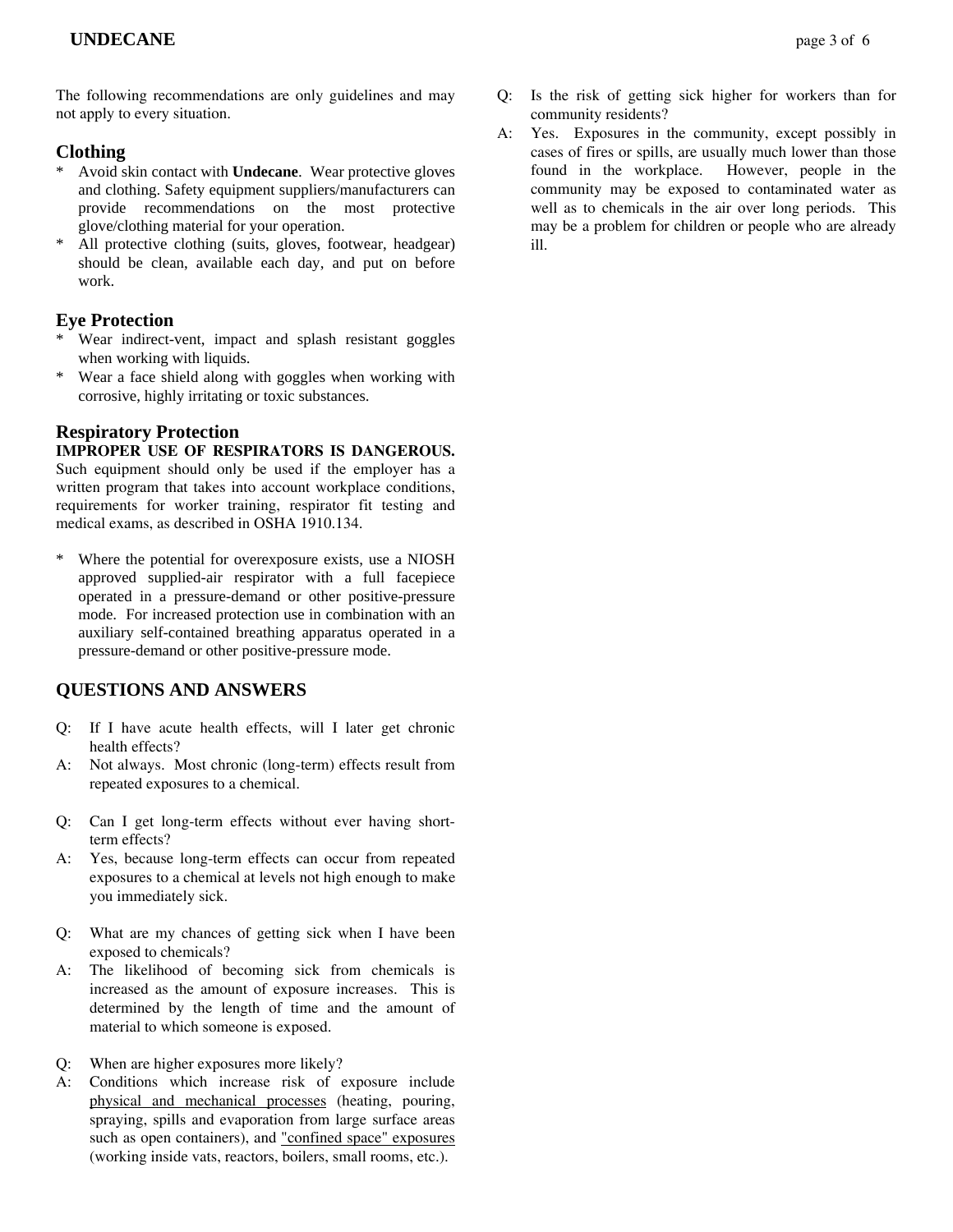------------------------------------------------------------------------ The following information is available from:

 New Jersey Department of Health and Senior Services Occupational Health Service PO Box 360 Trenton, NJ 08625-0360 (609) 984-1863 (609) 292-5677 (fax)

Web address: http://www.state.nj.us/health/eoh/odisweb/

#### **Industrial Hygiene Information**

Industrial hygienists are available to answer your questions regarding the control of chemical exposures using exhaust ventilation, special work practices, good housekeeping, good hygiene practices, and personal protective equipment including respirators. In addition, they can help to interpret the results of industrial hygiene survey data.

#### **Medical Evaluation**

If you think you are becoming sick because of exposure to chemicals at your workplace, you may call personnel at the Department of Health and Senior Services, Occupational Health Service, who can help you find the information you need.

#### **Public Presentations**

Presentations and educational programs on occupational health or the Right to Know Act can be organized for labor unions, trade associations and other groups.

#### **Right to Know Information Resources**

The Right to Know Infoline (609) 984-2202 can answer questions about the identity and potential health effects of chemicals, list of educational materials in occupational health, references used to prepare the Fact Sheets, preparation of the Right to Know Survey, education and training programs, labeling requirements, and general information regarding the Right to Know Act. Violations of the law should be reported to (609) 984-2202.

------------------------------------------------------------------------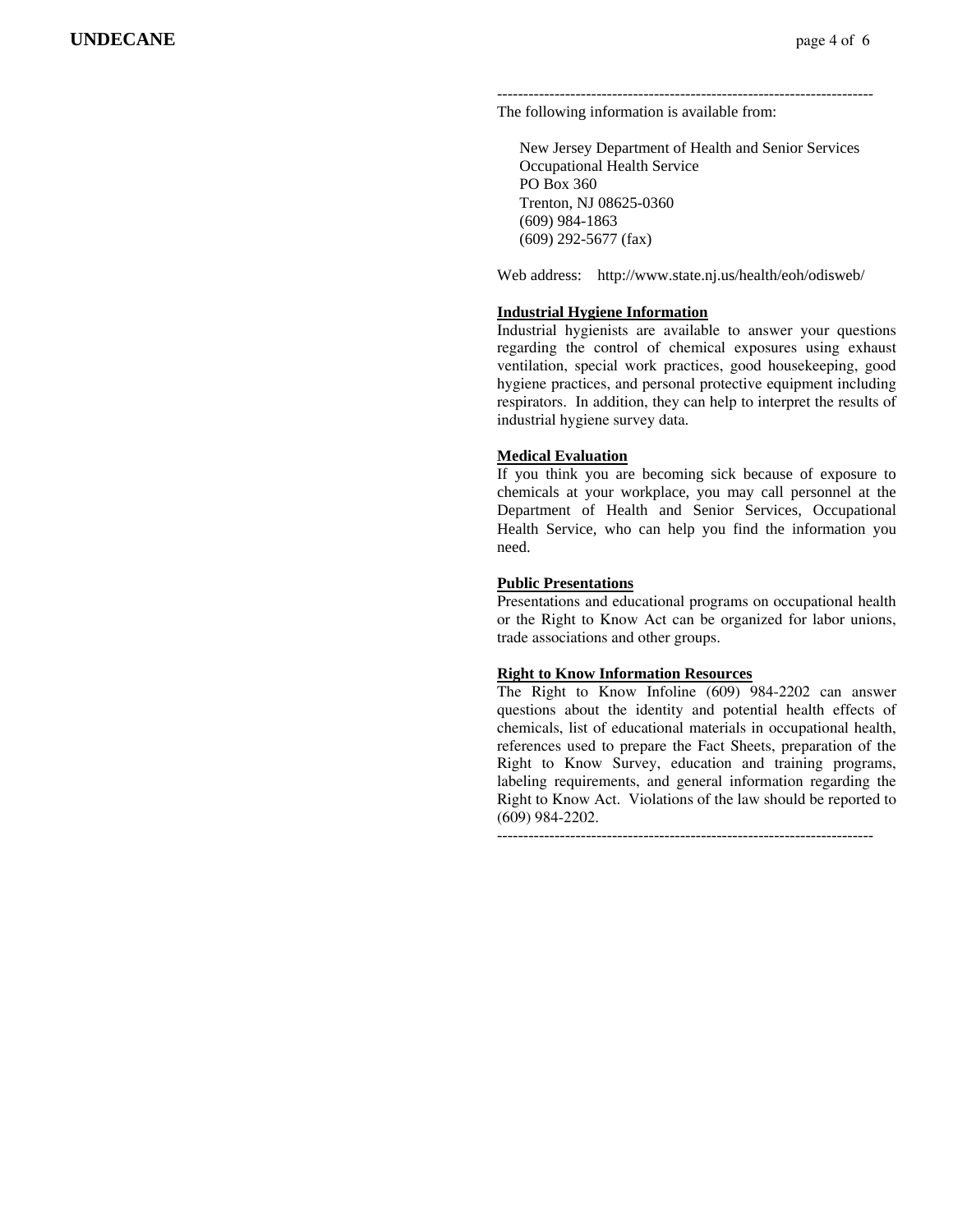#### **DEFINITIONS**

**ACGIH** is the American Conference of Governmental Industrial Hygienists. It recommends upper limits (called TLVs) for exposure to workplace chemicals.

A **carcinogen** is a substance that causes cancer.

The **CAS number** is assigned by the Chemical Abstracts Service to identify a specific chemical.

A **combustible** substance is a solid, liquid or gas that will burn.

A **corrosive** substance is a gas, liquid or solid that causes irreversible damage to human tissue or containers.

**DEP** is the New Jersey Department of Environmental Protection.

**DOT** is the Department of Transportation, the federal agency that regulates the transportation of chemicals.

**EPA** is the Environmental Protection Agency, the federal agency responsible for regulating environmental hazards.

A **fetus** is an unborn human or animal.

A **flammable** substance is a solid, liquid, vapor or gas that will ignite easily and burn rapidly.

The **flash point** is the temperature at which a liquid or solid gives off vapor that can form a flammable mixture with air.

**HHAG** is the Human Health Assessment Group of the federal EPA.

**IARC** is the International Agency for Research on Cancer, a scientific group that classifies chemicals according to their cancer-causing potential.

A **miscible** substance is a liquid or gas that will evenly dissolve in another.

**mg/m3** means milligrams of a chemical in a cubic meter of air. It is a measure of concentration (weight/volume).

A **mutagen** is a substance that causes mutations. A **mutation** is a change in the genetic material in a body cell. Mutations can lead to birth defects, miscarriages, or cancer.

**NAERG** is the North American Emergency Response Guidebook. It was jointly developed by Transport Canada, the United States Department of Transportation and the Secretariat of Communications and Transportation of Mexico. It is a guide for first responders to quickly identify the specific or generic hazards of material involved in a transportation incident, and to protect themselves and the general public during the initial response phase of the incident.

**NCI** is the National Cancer Institute, a federal agency that determines the cancer-causing potential of chemicals.

**NFPA** is the National Fire Protection Association. It classifies substances according to their fire and explosion hazard.

**NIOSH** is the National Institute for Occupational Safety and Health. It tests equipment, evaluates and approves respirators, conducts studies of workplace hazards, and proposes standards to OSHA.

**NTP** is the National Toxicology Program which tests chemicals and reviews evidence for cancer.

**OSHA** is the Occupational Safety and Health Administration, which adopts and enforces health and safety standards.

**PEL** is the Permissible Exposure Limit which is enforceable by the Occupational Safety and Health Administration.

**PIH** is a DOT designation for chemicals which are Poison Inhalation Hazards.

**ppm** means parts of a substance per million parts of air. It is a measure of concentration by volume in air.

A **reactive** substance is a solid, liquid or gas that releases energy under certain conditions.

A **teratogen** is a substance that causes birth defects by damaging the fetus.

**TLV** is the Threshold Limit Value, the workplace exposure limit recommended by ACGIH.

The **vapor pressure** is a measure of how readily a liquid or a solid mixes with air at its surface. A higher vapor pressure indicates a higher concentration of the substance in air and therefore increases the likelihood of breathing it in.